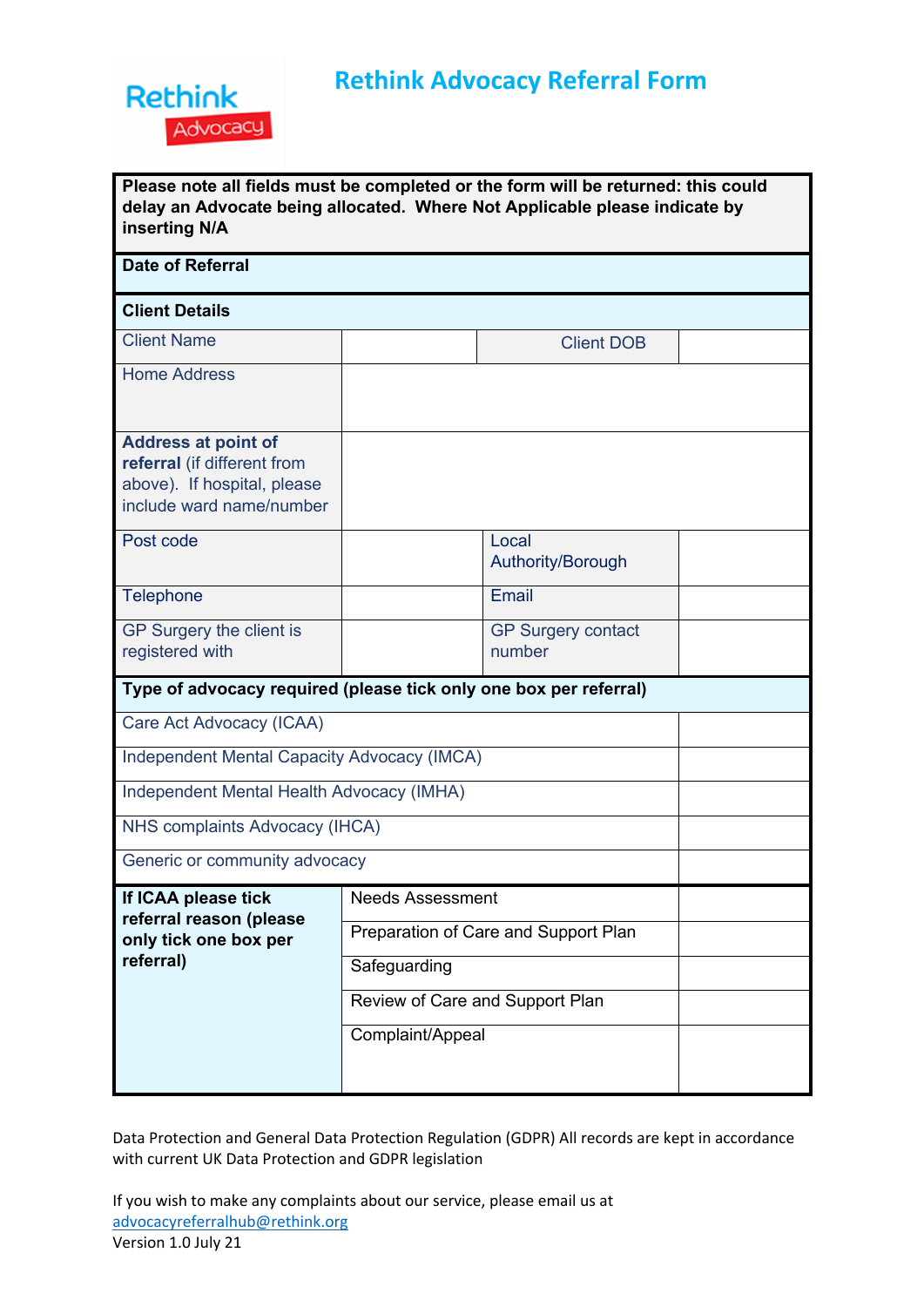

## **Rethink Advocacy Referral Form**

| If IMCA please tick                                                                                                                         | <b>Serious Medical Treatment</b>                                                      |        |  |  |  |
|---------------------------------------------------------------------------------------------------------------------------------------------|---------------------------------------------------------------------------------------|--------|--|--|--|
| referral reason (please<br>only tick one box per                                                                                            | Change of accommodation (over 28 days)                                                |        |  |  |  |
| referral)                                                                                                                                   | Adult protection                                                                      |        |  |  |  |
|                                                                                                                                             | <b>Care Review</b>                                                                    |        |  |  |  |
|                                                                                                                                             |                                                                                       |        |  |  |  |
| If IMHA please tick<br>referral reason (please                                                                                              | Detained under Mental Health Act                                                      |        |  |  |  |
| only tick one box per                                                                                                                       | <b>Conditional Discharge</b>                                                          |        |  |  |  |
| referral)                                                                                                                                   | Subject to Guardianship                                                               |        |  |  |  |
|                                                                                                                                             | <b>Community Treatment Order</b>                                                      |        |  |  |  |
|                                                                                                                                             | Considered for treatment to which Section<br>57 applies                               |        |  |  |  |
|                                                                                                                                             | Details (please provide as much additional information as you can about the referral) |        |  |  |  |
|                                                                                                                                             |                                                                                       |        |  |  |  |
| If client lacks capacity, please complete this section                                                                                      |                                                                                       |        |  |  |  |
| Has a capacity assessment in relation to the decision being made<br>been completed?                                                         | Yes/No                                                                                |        |  |  |  |
| Name & job title of person who<br>completed the assessment                                                                                  |                                                                                       |        |  |  |  |
| Date of assessment                                                                                                                          |                                                                                       |        |  |  |  |
| Is the assessment attached with referral?                                                                                                   |                                                                                       | Yes/No |  |  |  |
| If the person lacks capacity and a decision is being made in their best interest, please<br>provide the details of the decision maker below |                                                                                       |        |  |  |  |
| Name of Decision Maker                                                                                                                      |                                                                                       |        |  |  |  |
| <b>Job Title</b>                                                                                                                            |                                                                                       |        |  |  |  |

Data Protection and General Data Protection Regulation (GDPR) All records are kept in accordance with current UK Data Protection and GDPR legislation

If you wish to make any complaints about our service, please email us at advocacyreferralhub@rethink.org Version 1.0 July 21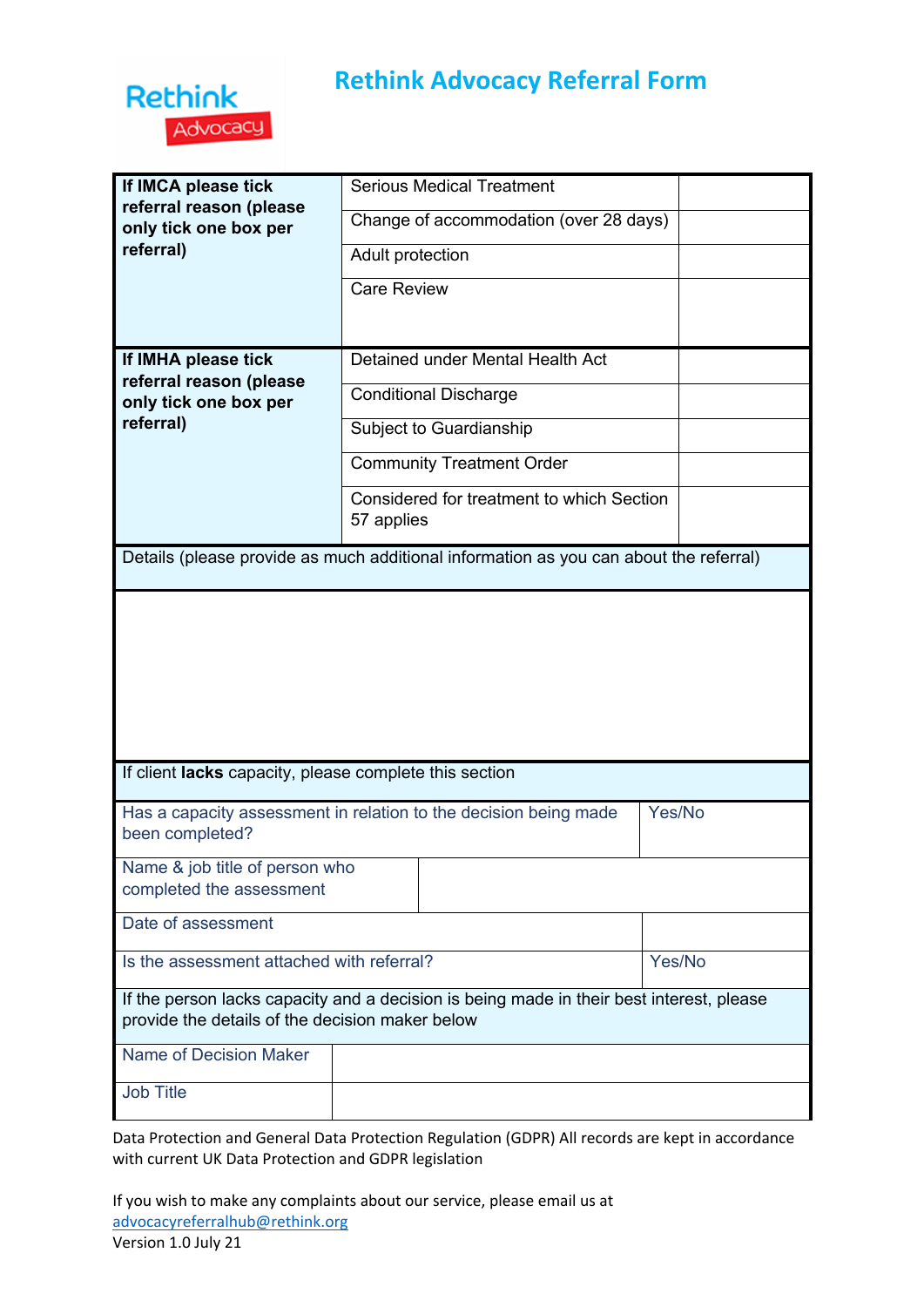

## **Rethink Advocacy Referral Form**

| <b>Team and Department</b>                                                                                                                                                                                                        |               |                  |  |                                                                                    |  |
|-----------------------------------------------------------------------------------------------------------------------------------------------------------------------------------------------------------------------------------|---------------|------------------|--|------------------------------------------------------------------------------------|--|
| <b>Local Authority/Borough</b>                                                                                                                                                                                                    |               |                  |  |                                                                                    |  |
| Telephone                                                                                                                                                                                                                         |               |                  |  |                                                                                    |  |
| Email                                                                                                                                                                                                                             |               |                  |  |                                                                                    |  |
| If the client has capacity, please complete the section below                                                                                                                                                                     |               |                  |  |                                                                                    |  |
| Is the client aware of and consented to the referral for advocacy<br>support?                                                                                                                                                     |               |                  |  | Yes/No                                                                             |  |
| If not please give details:                                                                                                                                                                                                       |               |                  |  |                                                                                    |  |
| Please detail any risk issues the advocacy services needs to be aware of below, or<br>confirm there are no known risks                                                                                                            |               |                  |  |                                                                                    |  |
|                                                                                                                                                                                                                                   |               |                  |  |                                                                                    |  |
|                                                                                                                                                                                                                                   |               |                  |  |                                                                                    |  |
|                                                                                                                                                                                                                                   |               |                  |  |                                                                                    |  |
|                                                                                                                                                                                                                                   |               |                  |  |                                                                                    |  |
| Name and details of person completing this referral form                                                                                                                                                                          |               |                  |  |                                                                                    |  |
| <b>Name</b>                                                                                                                                                                                                                       |               | <b>Job Title</b> |  |                                                                                    |  |
| <b>Telephone No</b>                                                                                                                                                                                                               |               | <b>Email</b>     |  |                                                                                    |  |
| <b>Relationship</b><br>to client                                                                                                                                                                                                  |               | <b>Date</b>      |  |                                                                                    |  |
| IMCA and Care Act referrals, can only be made by a Health or Social Care<br>Professional. Signing this referral allows the service to process the client's<br>anonymised case notes for advocacy qualification training purposes. |               |                  |  | information, act on behalf of the client, create anonymised case studies and share |  |
| Additional information - Please put a X in those that apply                                                                                                                                                                       |               |                  |  |                                                                                    |  |
| <b>Religion or spiritual belief</b>                                                                                                                                                                                               |               |                  |  |                                                                                    |  |
| <b>Buddhist</b>                                                                                                                                                                                                                   | <b>Jewish</b> |                  |  | <b>Other Religion</b>                                                              |  |
| Christian                                                                                                                                                                                                                         | <b>Muslim</b> |                  |  | No Religious Belief                                                                |  |
| Hindu                                                                                                                                                                                                                             | <b>Sikh</b>   |                  |  | Do not wish to<br>answer                                                           |  |

Data Protection and General Data Protection Regulation (GDPR) All records are kept in accordance with current UK Data Protection and GDPR legislation

If you wish to make any complaints about our service, please email us at advocacyreferralhub@rethink.org Version 1.0 July 21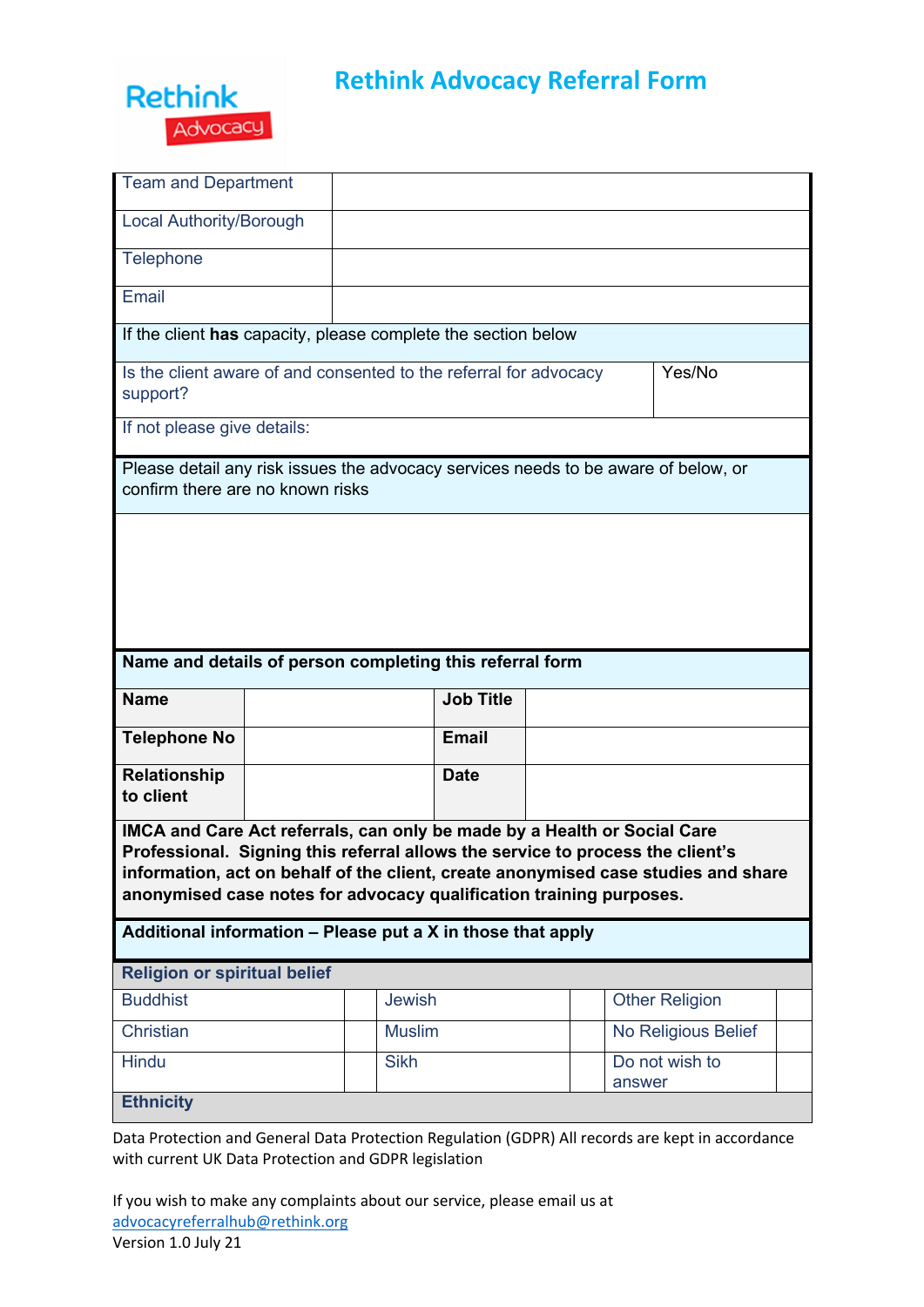## **Rethink** Advocacy

| Asian or Asian British - Any             | Mixed - Any other            |                  | White - Any Other       |                                          |  |
|------------------------------------------|------------------------------|------------------|-------------------------|------------------------------------------|--|
| <b>Other Asian Background</b>            | mixed background             |                  | <b>White Background</b> |                                          |  |
| Asian or Asian British -                 | Mixed - White and            |                  | <b>White - British</b>  |                                          |  |
| Bangladeshi                              | Asian                        |                  |                         |                                          |  |
| Asian or Asian British -                 | Mixed - White and            |                  | White - Gypsy or        |                                          |  |
| Indian                                   | <b>Black African</b>         |                  | <b>Irish Traveller</b>  |                                          |  |
| Asian or Asian British -                 | Mixed - White and            |                  | White - Irish           |                                          |  |
| Pakistani                                | <b>Black Caribbean</b>       |                  |                         |                                          |  |
| <b>Black or Black British -</b>          | Do not wish to answer        |                  | Not provided            |                                          |  |
| African                                  |                              |                  |                         |                                          |  |
| <b>Black or Black British -</b>          | Other Ethnic Group -         |                  | Do not wish to          |                                          |  |
| Caribbean                                | Any other ethnic group       |                  | answer                  |                                          |  |
| <b>Black or Black British -</b>          | Other Ethnic Group -         |                  |                         |                                          |  |
| <b>Other Black Background</b>            | Arab                         |                  |                         |                                          |  |
| <b>Sexual orientation</b>                |                              |                  |                         |                                          |  |
| Heterosexual / Straight                  | <b>Bisexual</b>              |                  | <b>Not Provided</b>     |                                          |  |
|                                          |                              |                  |                         |                                          |  |
| Homosexual / Gay Man                     | Other                        |                  |                         |                                          |  |
| Lesbian / Gay Woman                      | Do not wish to answer        |                  |                         |                                          |  |
| <b>Additional needs</b>                  |                              |                  |                         |                                          |  |
|                                          |                              |                  |                         |                                          |  |
| <b>Learning Disability</b>               | <b>Mental Illness</b>        |                  | Dementia                |                                          |  |
| <b>Autism</b>                            | <b>Acquired Brain Injury</b> |                  | Other                   |                                          |  |
| <b>Communication needs / preferences</b> |                              |                  |                         |                                          |  |
| Preferred language (please               | English language             |                  | Other spoken            |                                          |  |
| specify)                                 |                              | language (please |                         |                                          |  |
|                                          |                              |                  | specify)                |                                          |  |
| Preferred method of                      | Able to read                 |                  | <b>British Sign</b>     |                                          |  |
| communication (please                    |                              |                  | Language                |                                          |  |
| specify)                                 |                              |                  |                         |                                          |  |
| Pictures / symbols                       | <b>Makaton</b>               |                  | Gestures / facial       |                                          |  |
|                                          |                              |                  | expressions             |                                          |  |
| Sounds / vocalisations                   | No formal means of           |                  | Other support needs     |                                          |  |
|                                          |                              | communication    |                         |                                          |  |
| <b>Hearing impairment</b>                |                              |                  |                         |                                          |  |
| <b>Other</b>                             |                              |                  |                         |                                          |  |
| <b>Pregnant /maternity Yes/No</b>        |                              |                  |                         |                                          |  |
| Gender                                   |                              |                  |                         | Yes/No/Prefers<br>Identifies as same sex |  |
|                                          |                              | as at birth      | not to answer           |                                          |  |
|                                          |                              |                  |                         |                                          |  |
| <b>Marital status</b>                    |                              |                  |                         |                                          |  |
|                                          |                              |                  |                         |                                          |  |
| Mental health diagnosis:                 |                              |                  |                         |                                          |  |
|                                          |                              |                  |                         |                                          |  |

Data Protection and General Data Protection Regulation (GDPR) All records are kept in accordance with current UK Data Protection and GDPR legislation